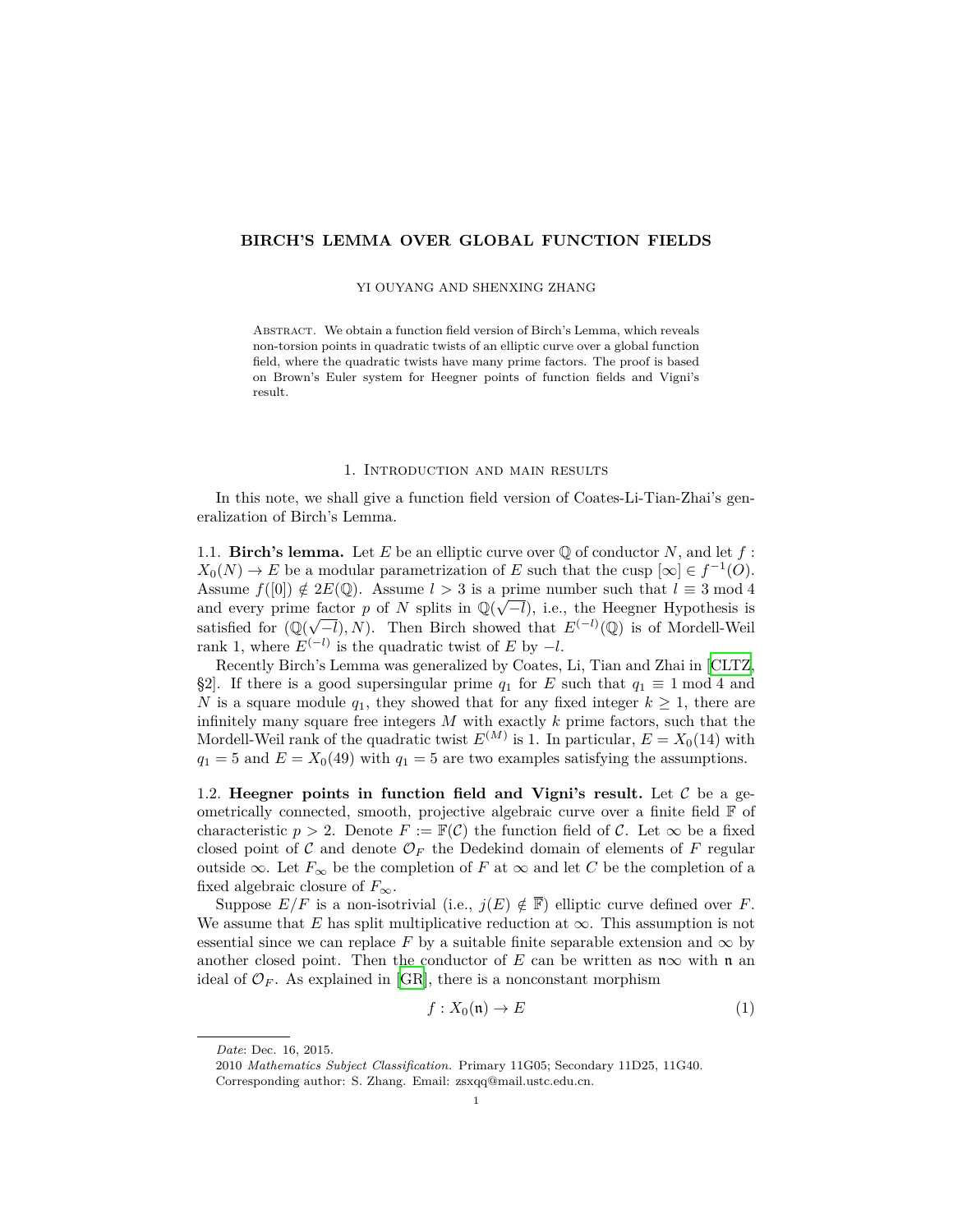defined over F, where  $X_0(\mathfrak{n})$  is the compactified Drinfeld modular curve of level  $\mathfrak{n}$ . We translate the modular parametrization *f* to ensure  $f^{-1}(O)$  containing a fixed cusp  $P_0$ . *√*

Let  $K = F($ *l*)  $(l \in \mathcal{O}_F)$  be a quadratic extension of *F*, and  $\mathcal{O}_K$  be the integral closure of  $\mathcal{O}_F$  in *K*. Write Gal $(K/F) = \{1, \tau\}$ .

<span id="page-1-0"></span>**Assumption I.** Assume  $\infty$  *is ramified in K and*  $h := h(\mathcal{O}_K)$  *is odd.* 

*Note.* Assumption I means that the class number of *K* and the degree of  $\infty$  are both odd, and the constant field of *K* is still F. By abuse of notation, we denote by  $\infty$  the only place of *K* above  $\infty$  and identify  $Gal(K_{\infty}/F_{\infty}) = Gal(K/F)$ .

**Assumption II.** *The pair* (*K,* n) *satisfies the* Heegner Hypothesis*, i.e., every prime dividing* n *splits in K.*

*Note.* By Assumption II,  $n\mathcal{O}_K = \mathfrak{N}\mathfrak{N}^{\tau}$  with  $\mathfrak{N}$  an ideal of  $\mathcal{O}_K$ .

Fix an nonzero ideal  $\mathfrak{M}$  of  $\mathcal{O}_F$  which is prime to  $\mathfrak{n}$ . Then we can construct a Drinfeld-Heegner point as follows. Let  $\mathcal{O}_{\mathfrak{M}} = \mathcal{O}_F + \mathfrak{M}\mathcal{O}_K$  be the order of conductor  $\mathfrak{M}$  in  $\mathcal{O}_K$ . The proper ideal  $\mathfrak{N}_{\mathfrak{M}} = \mathfrak{N} \cap \mathcal{O}_{\mathfrak{M}}$  of  $\mathcal{O}_{\mathfrak{M}}$  satisfies

$$
\mathcal{O}_{\mathfrak{M}}/\mathfrak{N}_{\mathfrak{M}}\cong \mathcal{O}_K/\mathfrak{N}\cong \mathcal{O}_F/\mathfrak{n}.
$$

Thus the two lattices  $\mathcal{O}_{\mathfrak{M}}$  and  $\mathfrak{N}_{\mathfrak{M}}^{-1}$  of *C* give a pair  $(\Phi_{\mathfrak{M}}, \Phi'_{\mathfrak{M}})$  of Drinfeld modules of rank 2 with a cyclic n-isogeny, hence define a point  $P_{\mathfrak{M}}$  on  $X_0(\mathfrak{n})$ . Furthermore,  $P_{\mathfrak{M}}$  is defined over the ring class field  $H_{\mathfrak{M}}$  of conductor  $\mathfrak{M}$  of *K*. As described in [\[B2](#page-6-2), Chapter 2], this field is an abelian extension of *K* which is unramified outside primes dividing  $\mathfrak{M}$  and splits completely at  $\infty$ . Thus we can embed  $H_{\mathfrak{M}} \subset K_{\infty}$ , and we regard  $H_{\mathfrak{M}}$  as a subfield of  $K_{\infty}$  from now on.

Denote

$$
x_{\mathfrak{M}} = f(P_{\mathfrak{M}}). \tag{2}
$$

For a complex character  $\chi$  of  $G = \text{Gal}(H_{\mathfrak{M}}/K)$ , let

$$
E(H_{\mathfrak{M}})_{\mathbb{C}}^{\chi} := \{ x \in E(H_{\mathfrak{M}}) \otimes \mathbb{C} : x^{\sigma} = \chi(\sigma)x \text{ for all } \sigma \in G \}
$$
 (3)

be the *χ*-eigenspace of  $E(H_{\mathfrak{M}}) \otimes \mathbb{C}$ . Denote

$$
\chi^{-1} \text{-Tr}_{H_{\mathfrak{M}}/K} = \sum_{\sigma \in G} \chi^{-1}(\sigma) \sigma. \tag{4}
$$

Vigni in [[V](#page-6-3)] shows that

$$
\chi^{-1} \text{-Tr}_{H_{\mathfrak{M}}/K}(x_{\mathfrak{M}}) \neq 0 \text{ in } E(H_{\mathfrak{M}})_{\mathbb{C}}^{\chi} \Longrightarrow \dim_{\mathbb{C}} E(H_{\mathfrak{M}})_{\mathbb{C}}^{\chi} = 1. \tag{5}
$$

For a quadratic extension  $K(\sqrt{M})$  of *K* in  $H_{\mathfrak{M}}$  with  $M \in \mathcal{O}_F$ , let  $\chi_M$  be the associated quadratic character. Under certain assumptions, we will show that  $\chi_M$ -Tr( $x_{\mathfrak{M}}$ ) is non-torsion for some *M*.

1.3. **Main results.** For a finite prime  $\mathfrak{q}$  of  $\mathcal{O}_F$ , denote

$$
a_{\mathfrak{q}} = \#\kappa(\mathfrak{q}) + 1 - \tilde{E}(\kappa(\mathfrak{q})),
$$

where  $\hat{E}$  is the reduced curve of  $E$  and  $\kappa(\mathfrak{q})$  is the residue field of  $\mathcal{O}_F$  at  $\mathfrak{q}$ . Let *d*<sub>q</sub> be the order of **q**. Let  $q^* \in \mathcal{O}_F$  be a generator of  $\mathfrak{q}^{d_q}$  such that  $q^*$  is a square in  $K_{\infty}$ . This is possible since  $\infty$  is ramified in  $K/F$ , any generator of  $\mathfrak{q}^{d_{\mathfrak{q}}}$  is of even valuation at  $\infty$  in  $K_{\infty}$ . Adjust it by a suitable root of unity we can make it a square in  $K_{\infty}$ . Let  $q = q^*$  or  $lq^*$  such that  $\tau(\sqrt{q}) = \sqrt{q}$ .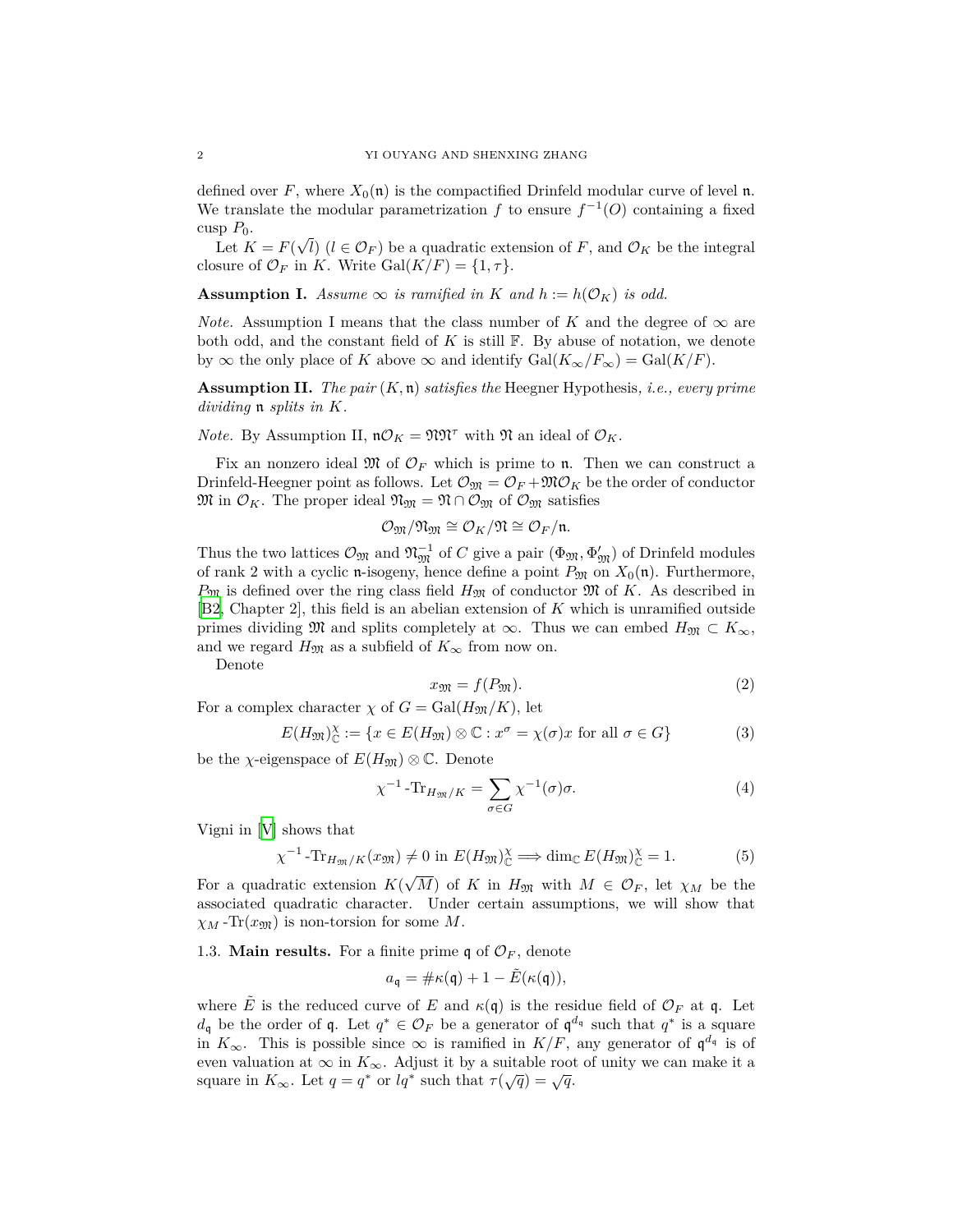*Definition.* A finite prime **q** is called sensitive for *E* if it satisfies (i)  $a_q = 0$ , (ii)  $\#\kappa(\mathfrak{q}) \equiv 1 \mod 4$ , and (iii) the Artin symbol  $[\mathfrak{n}, F(\sqrt{q^*})/F] = 1$ .

**Assumption III.** *Assume E* possesses a sensitive prime  $\mathfrak{q}_1$  of  $\mathcal{O}_F$  inert in K.

Let

$$
d_{\mathfrak{n}} := \text{ the order of } \mathfrak{n} \text{ in } \text{Pic}(\mathcal{O}_F) \tag{6}
$$

and  $n^*$  be a generator of  $\mathfrak{n}^{d_n}$  such that  $n^*$  is a square in  $K_{\infty}$ . Then by Hasse's reciprocity law and the condition the Hilbert symbol  $(q^*, -n^*)_\infty = 1$ ,

$$
[\mathfrak{q}_1, F(\sqrt{-n^*})/F] = [\mathfrak{n}, F(\sqrt{q_1^*})/F] = 1.
$$

*Definition.* For each integer  $k \geq 2$ ,  $\Sigma_k$  is the set of finite primes  $\mathfrak{q} \neq \mathfrak{q}_1$  of  $\mathcal{O}_F$ satisfying (i)  $\#\kappa(\mathfrak{q}) \equiv 1 \mod 4$ , (ii)  $a_{\mathfrak{q}} \equiv 0 \mod 2^k$ , (iii)  $\mathfrak{q}$  is inert in *K*, (iv)  $[q, F(\sqrt{-n^*})/F] = 1.$ 

*Note.* We will see in Lemma [2.5](#page-4-0) that  $\Sigma_k$  is infinite if Assumption III is satisfied.

Let us recall the Atkin-Lehner operator  $w_n$  acts on a pair  $(D, Z) \in X_0(\mathfrak{n})$  of Drinfeld modules as follows:

$$
w_{\mathfrak{n}} = \prod_{\mathfrak{p} \mid \mathfrak{n}} w_{\mathfrak{p}}, \quad w_{\mathfrak{p}}(D, Z) = (D/Z_{\mathfrak{p}^k}, (D_{\mathfrak{p}^k} + Z)/Z_{\mathfrak{p}^k}), \tag{7}
$$

where  $\mathfrak{p}^k \|\mathfrak{n}$  and  $D_{\mathfrak{p}^k}(\text{resp. } Z_{\mathfrak{p}^k})$  is the subgroup scheme of  $D(\text{resp. } Z)$  annihilated by  $\mathfrak{p}^k$ . Let

$$
w := w_n^{d_n}.\tag{8}
$$

If we compose *f* with multiplication by a suitable odd integer, we may assume  $f(P_0^w)$  is of order a power of 2.

<span id="page-2-1"></span>**Assumption IV.**  $f(P_0^w) \notin 2E(F)$ .

**Theorem A.** *Assume Assumptions I-IV are satisfied. For each integer*  $k \geq 0$ , let  $\mathfrak{q}_2, \ldots, \mathfrak{q}_k$  *be distinct primes in the set*  $\Sigma_k$  *and*  $M = q_1 \cdots q_k$ *. Then*  $E(F(\sqrt{l}M))^{-1}$ , *the*  $\tau = -1$  *part of*  $E(F(\sqrt{IM}))$ *, is infinite. Moreover,*  $E^{(IM)}(F)$  *has Mordell-Weil rank one and the BSD conjecture holds for*  $E^{(lM)}/F$ .

**Theorem B.** *Under Assumptions I-IV, if the degree of*  $q_1$  *is even, then for each integer*  $k \geq 1$ *, there are infinitely many square-free M having exactly k prime*  $factors, such that  $E^{(lM)}(F)$  has Mordell-Weil rank one and the BSD conjecture$ *holds for*  $E^{(lM)}/F$ *.* 

#### 2. Proof

#### 2.1. **Quadratic subfields.**

<span id="page-2-0"></span>**Lemma 2.1.** Let  $\mathfrak{q}$  be a finite prime of  $\mathcal{O}_F$  *unramified in*  $K$ *.* 

*i)* The order of **q** in the ideal class group of  $\mathcal{O}_F$  divides  $h = h(\mathcal{O}_K)$ .

*ii)* If the size of its residue field  $\kappa(\mathfrak{q})$  *is*  $\equiv$  1 mod 4*, then*  $H_{\mathfrak{q}}$  *contains a unique quadratic extension of K, which is*  $K(\sqrt{q})$ *.* 

*Proof.* i) Let *a* be a generator of  $\mathfrak{q}^d$  where *d* is the order of  $\mathfrak{q}$  in Pic( $\mathcal{O}_F$ ). We claim that *d* is odd. If not,  $\mathfrak{q}^{d/2} \mathcal{O}_K$  is principal since *h* is odd by Assumption [I.](#page-1-0) Let *b* be a generator of  $\mathfrak{q}^{d/2}\mathcal{O}_K$ , then  $b^2 = a\varepsilon$  for some  $\varepsilon \in \mathbb{F}^\times$ , and  $K = F(\sqrt{a\varepsilon})$ . Since the degree of  $\infty$  is odd, this implies that the valuation of  $a\varepsilon$  at  $\infty$  in  $\mathcal{O}_F$  is even, contradicts to the fact that  $\infty$  is ramified in *K*.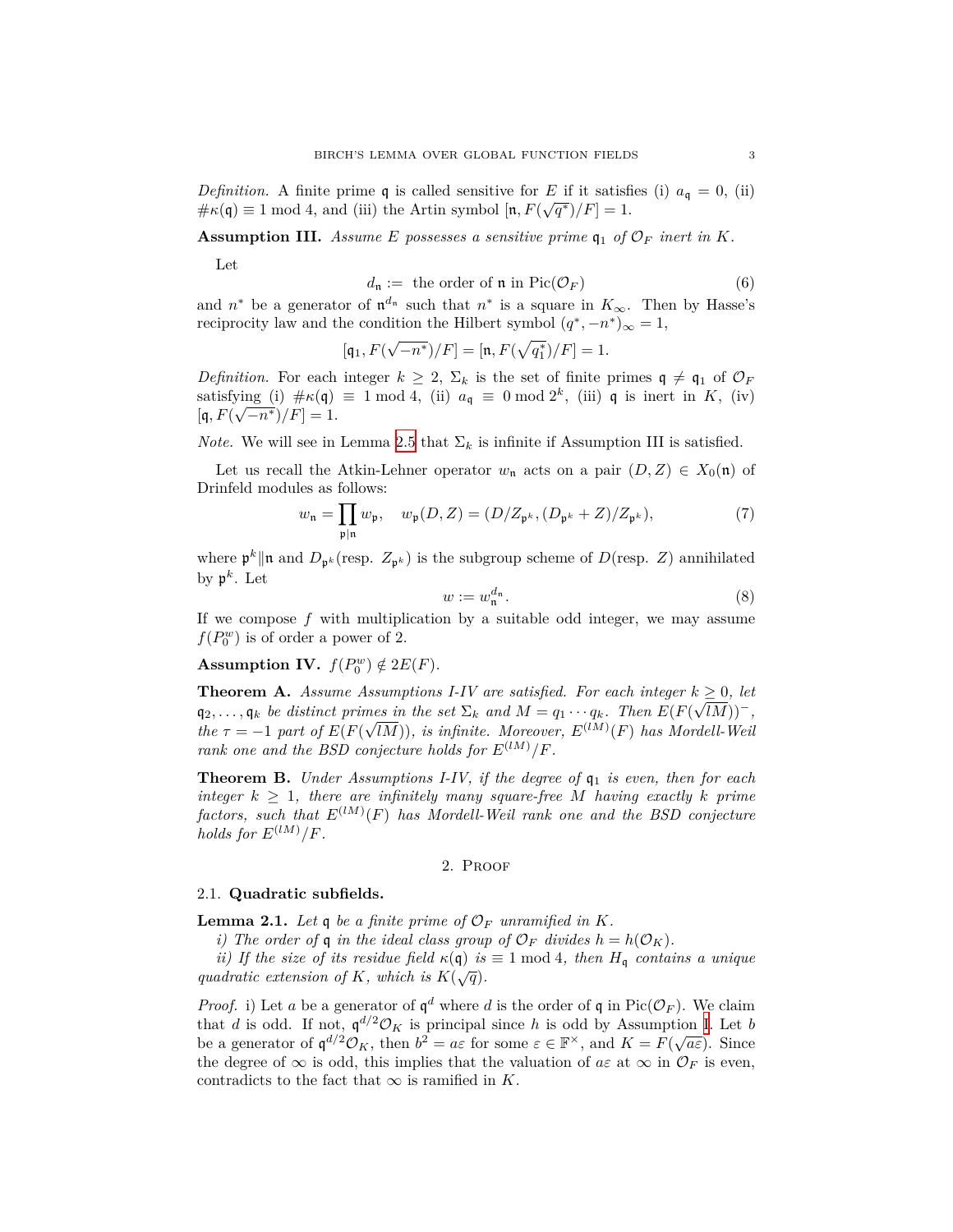The order of  $\mathfrak{q}\mathcal{O}_K$  in Pic( $\mathcal{O}_K$ ) divides the greatest common divisor  $(d, h)$ , the ideal  $({\bf q}\mathcal{O}_K)^{(d,h)}$  is principal and generated by some  $c \in \mathcal{O}_K$ . If  $d \nmid h$ , let  $\alpha =$  $d/(d, h)$ , then  $c \in a^{1/\alpha} \mathbb{F}^{\times}$ . But  $\alpha > 2$ , this is impossible! Hence  $d | h$ .

ii) By class field theory, the Galois group

$$
\operatorname{Gal}(H_{\mathfrak{q}}/H_K) = \frac{(\mathcal{O}_K/\mathfrak{q}\mathcal{O}_K)^\times}{(\mathcal{O}_F/\mathfrak{q})^\times}
$$

hascardinality  $\#\kappa(\mathfrak{q}) + 1$  (see [[B2](#page-6-2), (2.3.8)]). By Assumption [I,](#page-1-0)  $[H_{\mathfrak{q}} : K] \equiv 2 \text{ mod } 4$ and there exists a unique quadratic sub-extension, denoted by  $K(\sqrt{a'})$ , in  $H_q/K$ .

We see that q is the only prime ramified in  $K(\sqrt{a})/K$  and  $K(\sqrt{a'})/K$ . Then  $a'/a$  has even valuations at every finite places,  $(a'/a)O_K = I^2$  for a fractional ideal *I* of  $\mathcal{O}_K$ . Since *h* is odd, *I* must be principal,  $K(\sqrt{a'}) = K(\sqrt{\varepsilon a})$  with  $\varepsilon \in \mathbb{F}^\times$ . Hence we may assume  $a' = \varepsilon a$ .

Notice that  $\infty$  is ramified,  $K_{\infty}$  and  $F_{\infty}$  have the same residue fields. Since *a'* is quare in  $K_{\infty}$ , it follows that  $K(\sqrt{a'}) = K(\sqrt{q})$ . a square in  $K_{\infty}$ , it follows that  $K(\sqrt{a'}) = K(a')$ 

2.2. **Heegner points and the Atkin-Lehner operator.** Let Λ*,*Λ *′* be two *O<sup>F</sup>* lattices of rank 2 in *C* with  $\Lambda'/\Lambda \cong \mathcal{O}_F/\mathfrak{n}$ . They define a pair of Drinfeld modules with an **n**-isogeny, thus a point on  $X_0(\mathfrak{n})$ , which we denote by  $P(\Lambda, \Lambda')$ .

For a nonzero ideal  $\mathfrak{a}$  of  $\mathcal{O}_{\mathfrak{M}}$ , the Galois group acts on the set of Heegner points by

$$
P(\mathfrak{a}, \mathfrak{a} \mathfrak{N}_{\mathfrak{M}}^{-1})^{[\alpha, H_{\mathfrak{M}}/K]} = P(\mathfrak{a} \alpha^{-1}, \mathfrak{a} \alpha^{-1} \mathfrak{N}_{\mathfrak{M}}^{-1}), \qquad (9)
$$

where  $\alpha$  is a nonzero fractional ideal prime to *l*M and [*−, H*<sub>M</sub>*/K*] is the Artin symbol, see [[B2,](#page-6-2) §4.5]. The Atkin-Lehner operator  $w_n$  acts on the Heegner points by

$$
w_{n}P(\mathfrak{a}, \mathfrak{a}\mathfrak{N}_{\mathfrak{M}}^{-1}) = P(\mathfrak{a}\mathfrak{N}_{\mathfrak{M}}^{-1}, \mathfrak{a}N^{-1}).
$$
\n(10)

Let

$$
P_{\mathfrak{M}}:=P(\mathcal{O}_{\mathfrak{M}},\mathfrak{N}_{\mathfrak{M}}^{-1}),
$$

then (see [\[B2](#page-6-2), 4.6.17])

$$
\tau P_{\mathfrak{M}}^{[\mathfrak{N}^{\tau}, H_{\mathfrak{M}}/K]} = w_{\mathfrak{n}}(P_{\mathfrak{M}}). \tag{11}
$$

Let  $H_0 = K(\sqrt{q_1}, \ldots, \sqrt{q_k})$ . This is a subfield of  $H_{\mathfrak{M}}$  and  $[H_{\mathfrak{M}} : H_0]$  is odd.

<span id="page-3-0"></span>**Lemma 2.2.** *Let S be the orbit of*  $P_{\mathfrak{M}}$  *under* Gal( $H_{\mathfrak{M}}/H_0$ )*-action, then*  $w_nS = \tau S$ *set-theoretically.*

*Proof.* This is because that the restriction of  $[\mathfrak{N}^{\tau}, H_{\mathfrak{M}}/K]$  on  $F(\sqrt{q_i})$  is

$$
[\mathfrak{n} , F(\sqrt{q_i})/F] = [\mathfrak{n} , F(\sqrt{q_i^*})/F] = 1. \qquad \qquad \Box
$$

**Lemma 2.3.** *w* has a fixed point on  $X_0(\mathfrak{n})$ .

*Proof.* Since the degree of  $\infty$  in *F* is odd, we may choose  $c \in C - F_{\infty}$  such that  $c^2$  generates  $\mathfrak{n}^{d_n}$ . Note that  $d_n$  is odd by Lemma [2.1](#page-2-0), write  $d_n = 2t + 1$ . Let  $\Lambda = \mathfrak{n} + \mathfrak{n}^{-t}c^{-1}$  and  $\Lambda' = \mathcal{O}_F + \mathfrak{n}^{-t}c^{-1}$  be two lattices in *C*, then  $\Lambda'/\Lambda \cong \mathcal{O}_F/\mathfrak{n}$ and

$$
wP(\Lambda, \Lambda') = P(\mathfrak{n}^{-t}\Lambda', \mathfrak{n}^{-t-1}\Lambda)
$$
  
=  $P(\mathfrak{n}^{-t} + \mathfrak{n}^{-2t}c^{-1}, \mathfrak{n}^{-t} + \mathcal{O}_F c)$   
=  $P(\mathfrak{n}^{-t}c^{-1} + \mathfrak{n}^{-2t}c^{-2}, \mathfrak{n}^{-t}c^{-1} + \mathcal{O}_F)$   
=  $P(\Lambda, \Lambda') \in X_0(\mathfrak{n}).$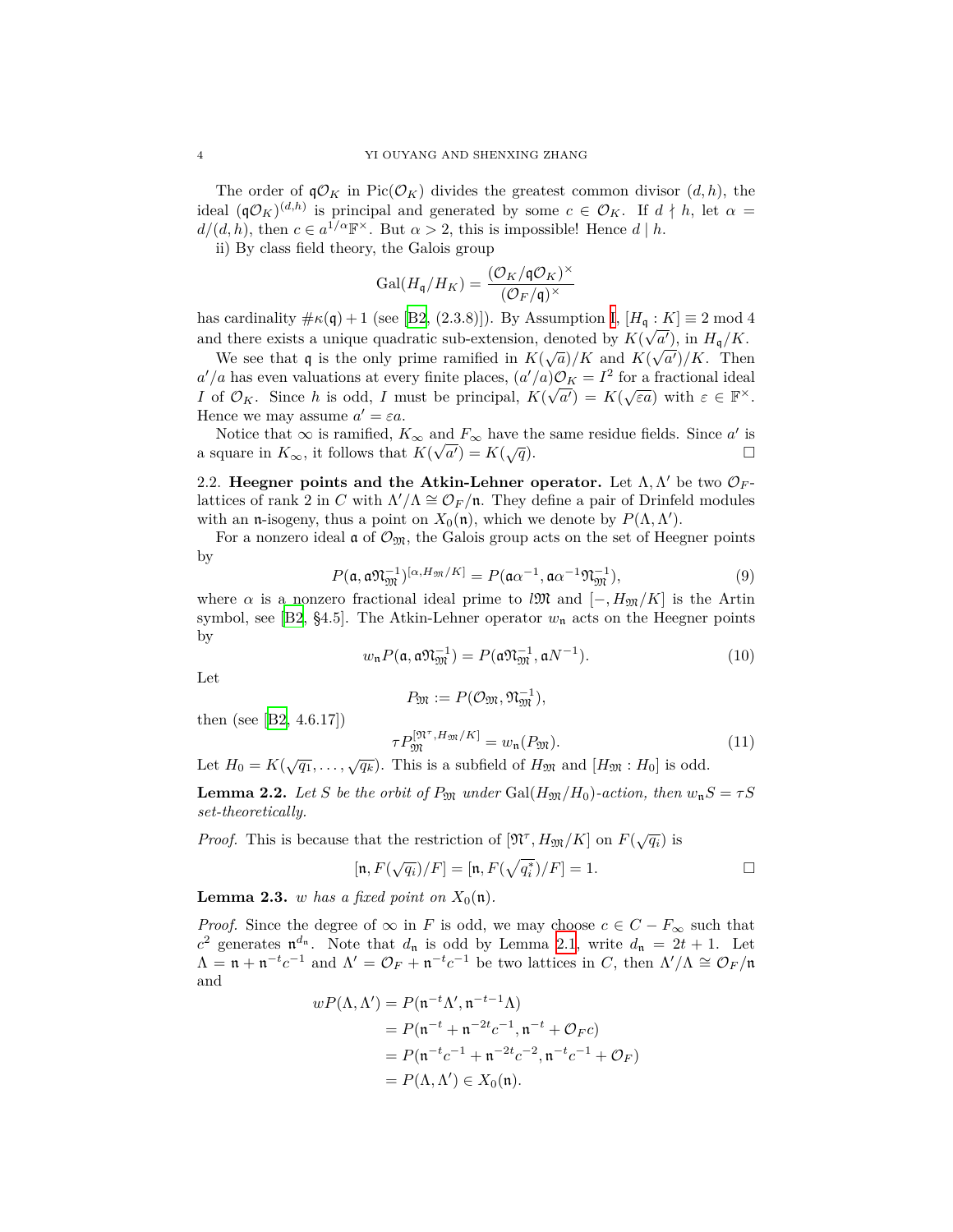That is to say,  $P(\Lambda, \Lambda')$  is a fixed point of *w*.

<span id="page-4-1"></span>**Lemma 2.4.** *The morphism*  $f + f \circ w : X_0(\mathfrak{n}) \to E$  *is constant.* 

*Proof.* We can write *f* as the composite of

$$
X_0(\mathfrak{n}) \to J_0(\mathfrak{n}) = \mathrm{Jac}(X_0(\mathfrak{n})) \stackrel{g}{\to} A = J_0(\mathfrak{n})/(T_{\mathfrak{p}} - a_{\mathfrak{p}}; \mathfrak{p} \nmid \mathfrak{n}) \stackrel{h}{\to} E.
$$

Here  $T_p$  is the p-th Hecke operator, *h* is an isogeny. Let  $f_A: P \mapsto g([P] - [P_0])$  be the composite of the first two maps.

By definition, *w* is a linear involution on  $J_0(\mathfrak{n})$  as

$$
w([P] - [P_0]) = [P^w] - [P_0^w].
$$

It induces a linear involution  $w = \pm 1$  on *A* since  $w \circ T_n = T_n \circ w$ .

If  $w = +1$ , then

$$
(f_A - f_A \circ w)(P) = w(f_A - f_A \circ w)(P)
$$
  
=w \circ g(([P] - [P\_0]) - ([P<sup>w</sup>] - [P\_0])) = w \circ g([P] - [P<sup>w</sup>])  
=g([P<sup>w</sup>] - [P]) = (f\_A \circ w - f\_A)(P).

The image of  $f_A - f_A \circ w$  lies in  $A[2]$ , which is finite. Thus  $f_A - f_A \circ w$  is a constant. Let *Q* be a fixed point of *w*, then

$$
f_A(P_0^w) = f_A(P_0^w) - f_A(P_0) = f_A(Q^w) - f_A(Q) = O
$$

and  $f(P_0^w) = O$ , which contradicts to Assumption [IV](#page-2-1). Hence  $w = -1$ . On one hand,

$$
2g([P] + [Pw] - [P0] - [P0w]) = fA(P) + fA(Pw) + wfA(P) + wfA(Pw) = 0.
$$

On the other hand,

$$
g([P] + [Pw] - [P0] - [P0w])
$$
  
=  $(f_A + f_A \circ w)(P) - g([P0w] - [P0])$   
=  $(f_A + f_A \circ w)(P) - f_A(P0w).$ 

The image of  $f_A + f_A \circ w$  lies in  $f_A(P_0^w) + A[2]$ , which is finite. Thus  $f_A + f_A \circ w$ is constant, so is  $f + f \circ w = f(P_0^w)$ ).  $\qquad \qquad \Box$ 

<span id="page-4-0"></span>**Lemma 2.5.** Assume E possesses a sensitive prime  $q_1$  of  $\mathcal{O}_F$  inert in K. Then *for each integer*  $k \geq 2$ ,  $\Sigma_k$  *is infinite of positive density in the set of primes.* 

*Proof.* Set  $J = F(\sqrt{-n^*}, E[2^k])$ , then  $K \cap J = F$  and  $\mathfrak{q}_1$  is unramified in *J*. There is a unique element  $\sigma$  in  $\Delta = \text{Gal}(JK/F)$ , whose restriction to K is  $\tau$  and whose restriction to *J* is the Frobenius automorphism of some prime of *J* above  $q_1$ .

Assume q is a finite prime not dividing  $lq_1n$ , whose Frobenius automorphisms in  $\Delta$  lie in the conjugate class of  $\sigma$ . The characteristic polynomials of the Frobenius automorphisms of  $\mathfrak{q}_1$  and  $\mathfrak{q}$  acting on the 2-adic Tate module  $T_2(E)$  are  $X^2 + \# \kappa(\mathfrak{q}_1)$ and  $X^2 + a_q X + \# \kappa(\mathfrak{q})$ , respectively. Since  $E[2^k] = T_2(E)/2^k T_2(E)$ , we have  $a_q \equiv 0 \mod 2^k$  and  $\#\kappa(q) \equiv \#\kappa(q_1) \mod 2^k$ . Also q is inert in *K* since  $q_1$  is inert in *K*, and q splits in  $F(\sqrt{-n^*})$  since q<sub>1</sub> splits in this field. Hence  $\Sigma_k$  contains all such primes and it follows that  $\Sigma_k$  is infinite of positive density in the set of all primes by the Chebotarev density theorem.  $\Box$ 

**Lemma 2.6.** *We have*  $E(H_0)[2^{\infty}] = E(F)[2]$ *.*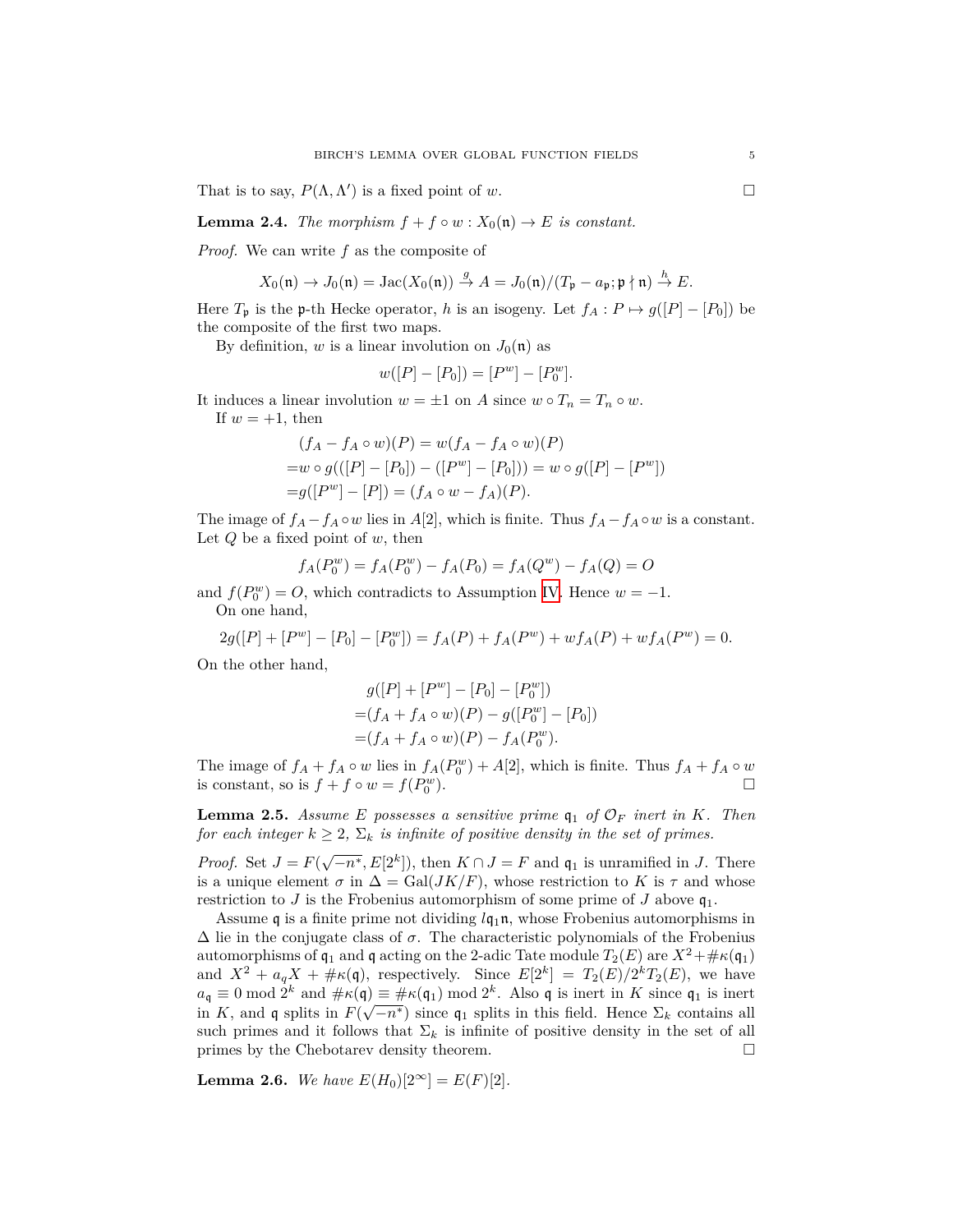*Proof.* Since in every subfield of  $H_0$  which is strictly larger than  $F$ , at least one prime dividing  $l\mathfrak{q}_1 \cdots \mathfrak{q}_k$  ramifies, but only the primes dividing  $2\mathfrak{n}\infty$  may ramify in the field  $F(E[2^{\infty}])$ , we have

$$
E(H_0)[2^{\infty}] = E(F)[2^{\infty}] = E(F)[2].
$$
\n(12)

Note that  $q_1$  is a sensitive prime for  $E$ , reduction modulo  $q_1$  is injective on  $E(F)[2^{\infty}]$ , and there are  $\#\kappa(\mathfrak{q}_1)+1$  points with coordinates in  $\kappa(\mathfrak{q}_1)$  on the reduced curve *E*. It follows that  $E(F)[2^{\infty}]$  has order at most 2.

2.3. **Euler system.** For a factor  $\mathfrak{d}$  of  $\mathfrak{M}$ , let  $d = \prod q_i$ . We have a Euler system  $\mathfrak{q}_i\vert\mathfrak{d}$ 

as follows (see [\[B2](#page-6-2),  $(4.6.8), (4.8.3)$ ]):

**Proposition 2.7.** For  $\mathfrak{q} \mid \frac{\mathfrak{M}}{\mathfrak{d}}$ , we have  $\text{Tr}_{H_{\mathfrak{q}\mathfrak{d}}/H_{\mathfrak{d}}} x_{\mathfrak{q}\mathfrak{d}} = a_{\mathfrak{q}} x_{\mathfrak{d}}.$ 

Let 
$$
\psi_M = \text{Tr}_{H_{\mathfrak{M}}/H_0}(x_{\mathfrak{M}})
$$
. Define  $K(\sqrt{d})$ -points  $y_d, z_d$  of E by

$$
z_d := \chi_d - \text{Tr}_{H_{\mathfrak{M}}/K}(x_{\mathfrak{M}}) = \chi_d - \text{Tr}_{H_0/K}(\psi_M),\tag{13}
$$

$$
y_d := \chi_d - \text{Tr}_{H_{\mathfrak{d}}/K}(x_{\mathfrak{d}}). \tag{14}
$$

Then  $z_M = y_M$  and  $z_d = b_d y_d$  where  $b_d = \prod$  $q \mid \frac{\mathfrak{M}}{\mathfrak{d}}$  $a_{\mathfrak{q}} = 2^k e_d$  for  $\mathfrak{d} \neq \mathfrak{M}$ .

# 2.4. **Finish of proof.**

*Proof of Theorem A.* If  $k = 0$ ,  $y_1 = \text{Tr}_{H_K/K}(x_1)$ ,  $y_1 + \tau(y_1) = h(\mathcal{O}_K)f(P_0^w)$ *f*( $P_0^w$ ). If *y*<sub>1</sub> is torsion, then there is an odd number *m* such that  $my_1 \in E(K)[2^\infty]$  =  $E(F)[2]$ . It follows that  $f(P_0^w) = m(y_1 + \tau(y_1)) = 2my_1$ , which contradicts to Assumption [IV.](#page-2-1) Hence  $y_1$  is non-torsion, so is  $2y_1 \in E(K)^-$ .

Now assume  $k \geq 1$ . Let  $\sigma \in \text{Gal}(H_0/K)$  which maps  $\sqrt{q_1}$  to  $-\sqrt{q_1}$  and fixes all other  $\sqrt{q_i}$  for  $i > 1$ . Then

$$
\sigma(\psi_M) + \psi_M = \text{Tr}_{H_{\mathfrak{M}}/K(\sqrt{q_i}, i>1)}(x_{\mathfrak{M}}) = a_{\mathfrak{q}_1} \text{Tr}_{H_{\frac{\mathfrak{M}}{\mathfrak{q}_1}}/K(\sqrt{q_i}, i>1)}(x_{\frac{\mathfrak{M}}{\mathfrak{q}_1}}) = 0.
$$

Since  $a_{\mathfrak{q}_1} = 1$ ,

$$
\sigma(v_M) + v_M = \text{Tr}_{H_{\mathfrak{M}}/K}(x_{\mathfrak{M}}) = a_{\mathfrak{q}_1} \text{Tr}_{H_{\frac{\mathfrak{M}}{\mathfrak{q}_1}}/K}(x_{\frac{\mathfrak{M}}{\mathfrak{q}_1}}) = 0,
$$

where

$$
v_M = \text{Tr}_{H_{\mathfrak{M}}/K(\sqrt{M})}(x_{\mathfrak{M}}) = \text{Tr}_{H_0/K(\sqrt{M})}(\psi_{\mathfrak{M}}).
$$

Then  $y_M = v_M - \sigma(v_M) = 2v_M$ ,  $\sigma(y_M) + y_M = 0$ .

By Lemma [2.2](#page-3-0) and Lemma [2.4,](#page-4-1) we have

$$
\psi_M + \tau(\psi_M) = [H_{\mathfrak{M}} : H_0] f(P_0^w) = f(P_0^w).
$$

Thus  $y_M + \tau(y_M) = 2(v_M + \tau(v_M)) = 0$ . Hence  $y_M \in E(F)$ *√ lM*))*−*. Similarly, we have  $y_d + \tau(y_d) = 0$  if  $\mathfrak{q}_1 \mid \mathfrak{d}$ .

By the definition of  $y_d$ , we have

$$
y_M + \sum_{\mathfrak{d} \mid \mathfrak{M}, \mathfrak{d} \neq \mathfrak{M}} z_d = 2^k \psi_M.
$$

Let

$$
u_M = \psi_M - \sum_{\mathfrak{d} \mid \mathfrak{M}, \mathfrak{d} \neq \mathfrak{M}} e_d y_d,
$$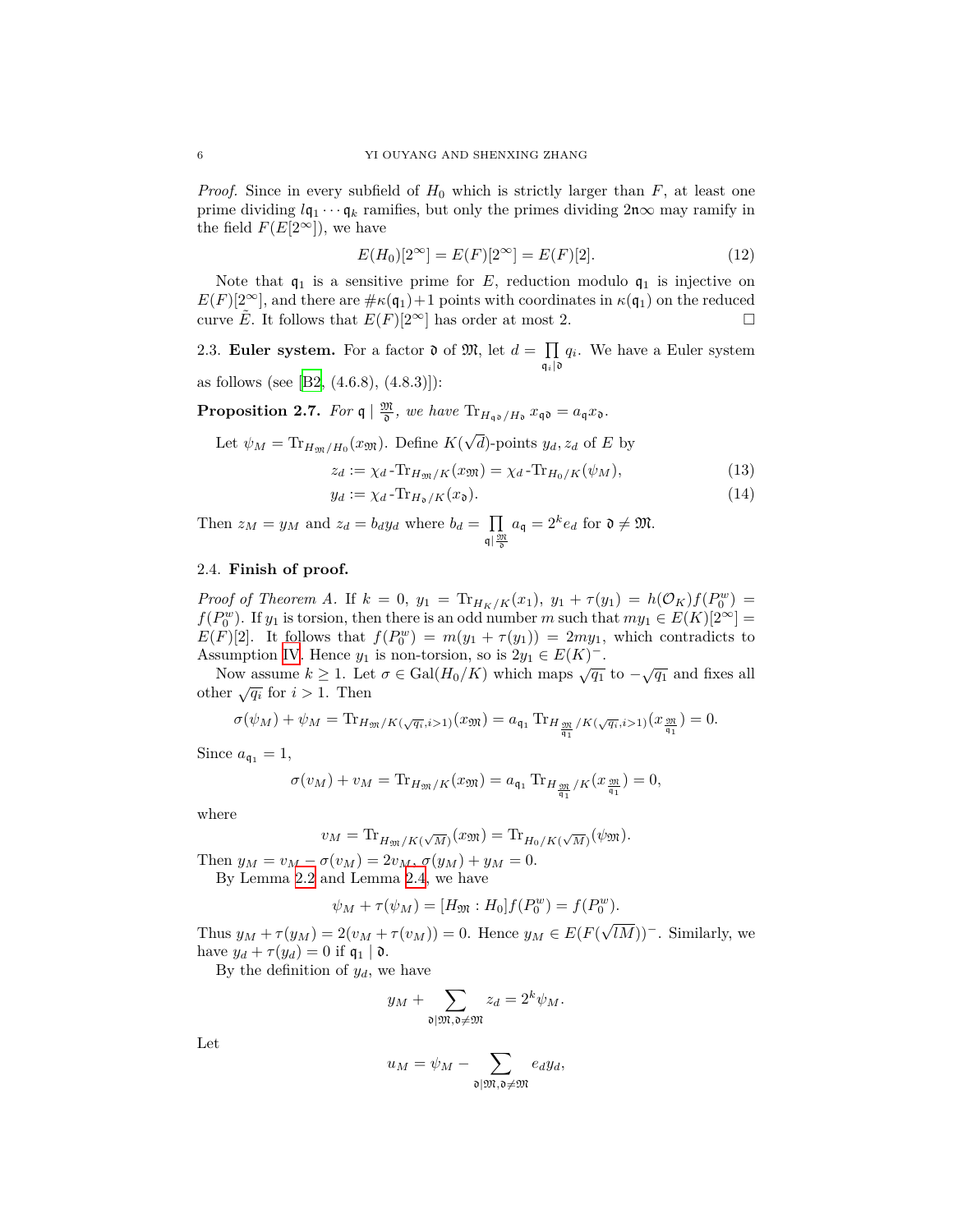then  $y_M = 2^k u_M$ . Since  $e_d = 0$  if  $\mathfrak{q}_1 \nmid \mathfrak{d}$ , it follows that  $u_M + \tau(u_M) = f(P_0^w)$ . If  $u_M$  is torsion, then there is an odd number *m* such that  $mu_M \in E(H_0)[2^\infty] =$  $E(F)[2]$ . It follows that  $f(P_0^w) = m(u_M + \tau(u_M)) = 2mu_M$ , which contradicts to Assumption [IV.](#page-2-1) Hence  $u_M$  is non-torsion, so is  $y_M$ .

The rest of the proof is similar to  $[V,$  $[V,$  $[V,$  Theorem 7.1. By  $[V,$  Theorem 6.1, we can take a suitable rational prime *t* such that the  $\mathbb{F}_t$ -vector space  $\text{Sel}_t(E/H_{\mathfrak{M}})^{\chi_M}$ is one-dimensional and  $E[t](H_{\mathfrak{M}}) = 0$ . Since the Selmer groups can be controlled as follows

$$
\mathrm{Sel}_{t}(E/F(\sqrt{lM}))^{\chi_{M}} \hookrightarrow \mathrm{Sel}_{t}(E/K(\sqrt{M}))^{\chi_{M}} \hookrightarrow \mathrm{Sel}_{t}(E/H_{\mathfrak{M}})^{\chi_{M}},
$$

they must be all one-dimensional  $\mathbb{F}_t$ -vector spaces.

 $E^{\text{(IM)}}(F) \cong E(F(\sqrt{F}))$ <br>We know that  $E^{(lM)}(F) \cong E(F(\sqrt{F}))$ *lM*))*−*. By injectivity of the restriction map,  $\dim_{\mathbb{F}_t} \text{Sel}_t(E^{(lM)}/F) = 1$  and  $\text{III}(E^{(lM)}/F)[t] = 0$ . By the result of Tate, Milne, Kato and Trihan ([[V,](#page-6-3) Theorem 7.2]), the conjecture of BSD holds for  $E^{(lM)}/F$ .  $\Box$ 

*Proof of Theorem B.* If the degree of  $q_1$  is even, the 2-adic valuation of  $\# \kappa(q_1)$  is *r* ≥ 2, then the 2-adic valuation of  $#F - 1$  is less than *r*. Take  $q_2, \ldots, q_k$  in  $\Sigma_{k+r}$ , we have  $\#\kappa(\mathfrak{q}) \equiv \#\kappa(\mathfrak{q}_1) \mod 2^r$  as in Lemma [2.5.](#page-4-0) Thus the degree of  $\mathfrak{q}_i$  is even and then  $q_i = q_i^*$ . Therefore, *M* has exactly *k* prime factors and the result follows from Lemma [2.5.](#page-4-0)  $\Box$ 

**Acknowledgement.** We would like to thank Professor Ye Tian for his vision and help. We also would like to thank Yu Liu, Jie Shu and Jinbang Yang for many helpful discussions. The second author would like to thank Professor Xinyi Yuan for helpful discussions and generous hospitality. This research is partially supported by National Key Basic Research Program of China (Grant No. 2013CB834202) and National Natural Science Foundation of China (Grant No. 11171317 and 11571328).

#### **REFERENCES**

- [B1] M. L. Brown, *On a conjecture of Tate for elliptic surfaces over finite fields*, Proc. London Math. Soc., 1994, 69(9): 489–514.
- <span id="page-6-2"></span>[B2] M. L. Brown, *Heegner modules and elliptic curves*, Lecture notes in Mathematics 1849, Springer, 2004.
- <span id="page-6-0"></span>[CLTZ] J. Coates, Y. Li, Y. Tian, S. Zhai, *Quadratic twists of elliptic curves*, Proc. Lond. Math. Soc. (3) 110 (2015), no. 2, 357-394.
- [G] E. U. Gekeler, *Drinfeld Modular Curves*, Lecture Notes in Mathematics 1231, Springer-Verlag, 1986.
- <span id="page-6-1"></span>[GR] E. U. Gekeler, M. Reversat, *Jacobians of Drinfeld modular curves*, J. Reine. Angew. Math., 1996, 476: 27–94.
- [H] D. R. Hayes, *Explicit class field theory in global function fields*, in: Studies in Algebra and Number Theory, Adv. Math., Suppl. Stud., 1979, 61979: 173–217.
- [P] M. Papikian, *On the degree of modular parametrizations over function fields*, J. Number Theory, 2002, 97: 317–349.
- [S] A. Schweizer, *Hyperelliptic Drinfeld Modular Curves*, in: E. U. Gekeler, M. van der Put, M. Reversat and I. Van Geel (Eds.), Drinfeld Modules, Modular Schemes and Applications, World Sci. Publ., River Edge, NJ, 1997, 330–343.
- [T] J. T. Tate, *On the conjectures of Birch and Swinnerton-Dyer and a geometric analog*, Séminaire Bourbaki, Exp No 306, Vol 9, Soc Math France, Paris, 1995, 415–440.
- [U] D. Ulmer, *Elliptic curves and analogies between number fields and function fields*, in: H. Darmon and S.-W. Zhang (Eds.), Heegner points and Rankin *L*-Series, 2004, 285–315.
- <span id="page-6-3"></span>[V] S. Vigni, *On ring class eigenspaces of Mordell–Weil groups of elliptic curves over global function fields*, J. Number Theory, 2008, 128: 2159–2184.